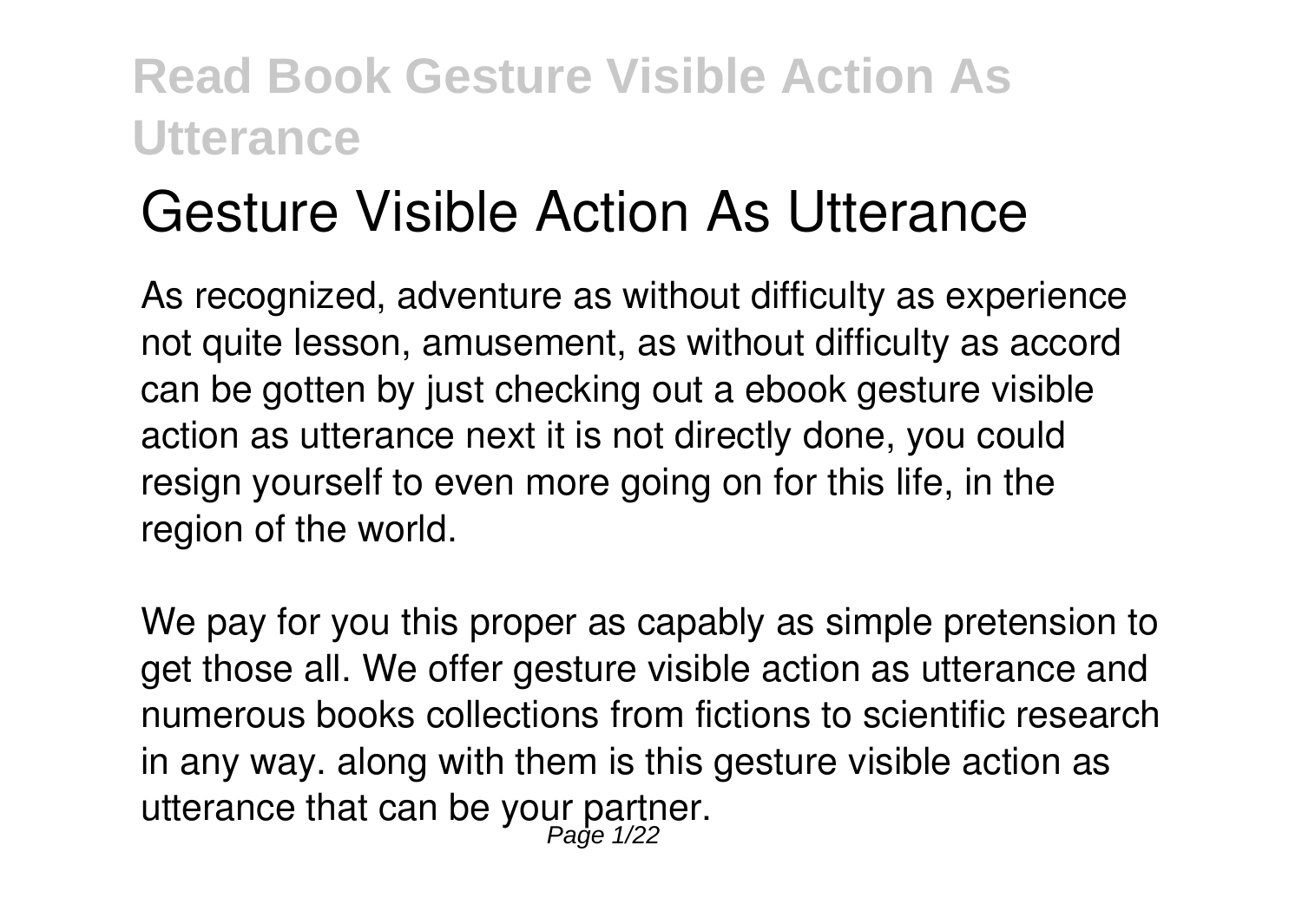\"The Shadow King\" Book Presentation **All in Gest - a History of Puppetry How Spontaneous Gestures Connect to Thinking - Professor Geoffrey Beattie**

Learning How to Look \u0026 Listen with Adam Kendon A Sherlock Holmes Novel: The Hound of the Baskervilles Audiobook Why Do We Move Our Hands When We Talk? Jack Kerouac - Big Sur (Complete Audio Book With Chapter Tracks) From Borderline to Psychopath to Narcissist: Abused Language and Self States \"The Mound\" by H. P. Lovecraft / A HorrorBabble Production **11 Secret Techniques Used By The Secret Service** The Life and Poetry of Gerard Manley Hopkins- Mr. Steve Ayers, Authenticum Lecture Series EMMA Audiobook by Jane Austen | Part 2 of 2 | Audio book Page 2/22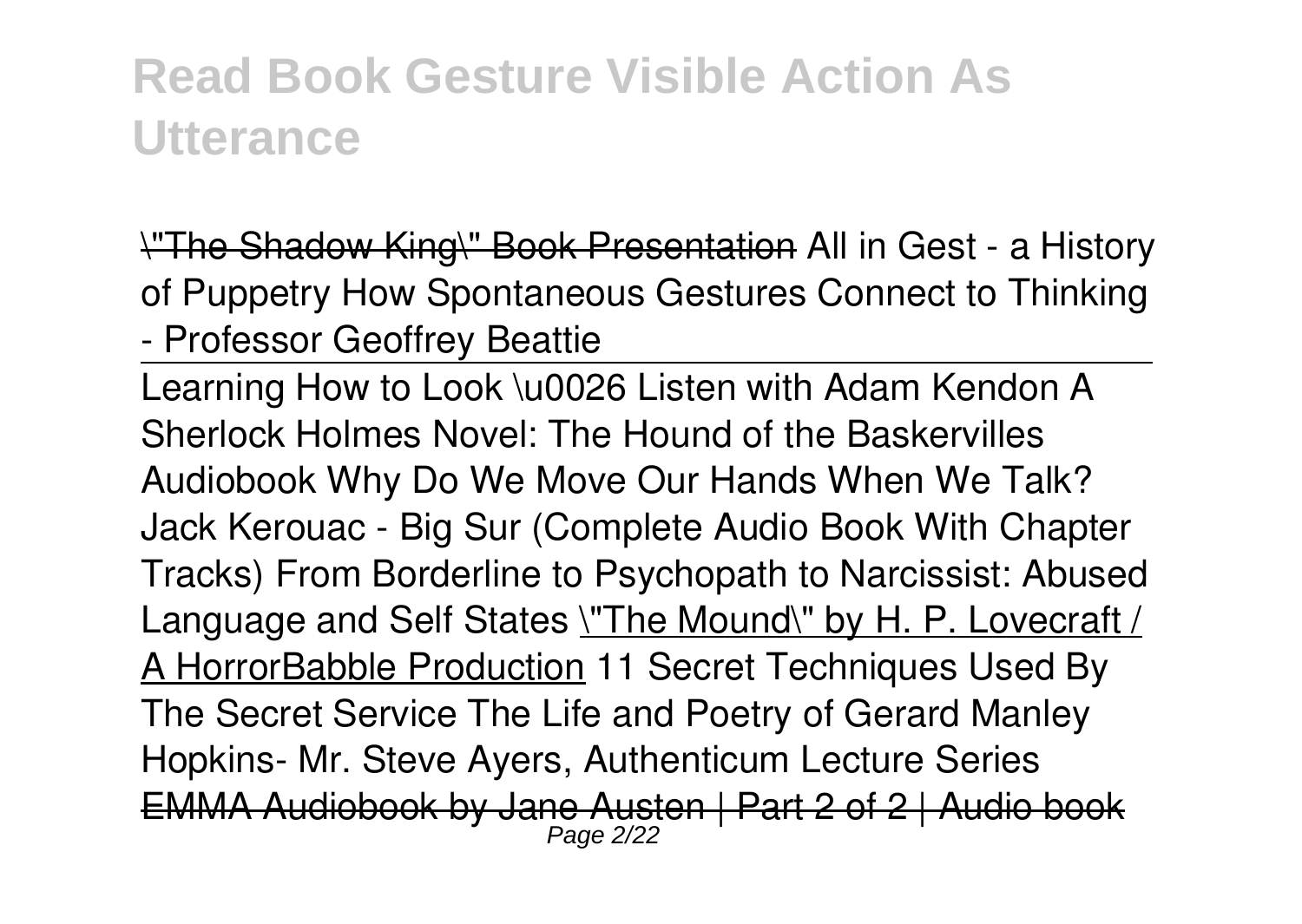with subtitles Stephen Krashen on Language Acquisition Language Acquisition - Skinner vs. Chomsky (Intro Psych language First عوضوم حرش نم لوألا مسقلا (#82 Tutorial acquisition حرش يبرعلاب)linguistics chapter 13 ( first language acquisition Why We Struggle Learning Languages | Gabriel Wyner | TEDxNewBedford *First Language Acquisition Podcast* M. H. Abrams **Persuasion by Jane AUSTEN | Romance | AudioBook Full Unabridged** *How to Annotate a Text* The Concept of Language (Noam Chomsky) PRIDE \u0026 PREJUDICE by Jane Austen - FULL AudioBook | GreatestAudioBooks*A Guide to Stoicism (Philosophy Audiobook)* HLS Library Book Talk | Written in Stone: Public Monuments in Changing Societies EMMA Audiobook by Jane Austen | Full Audio book with Subtitles | Part 1 of 2 TalkBack Page 3/22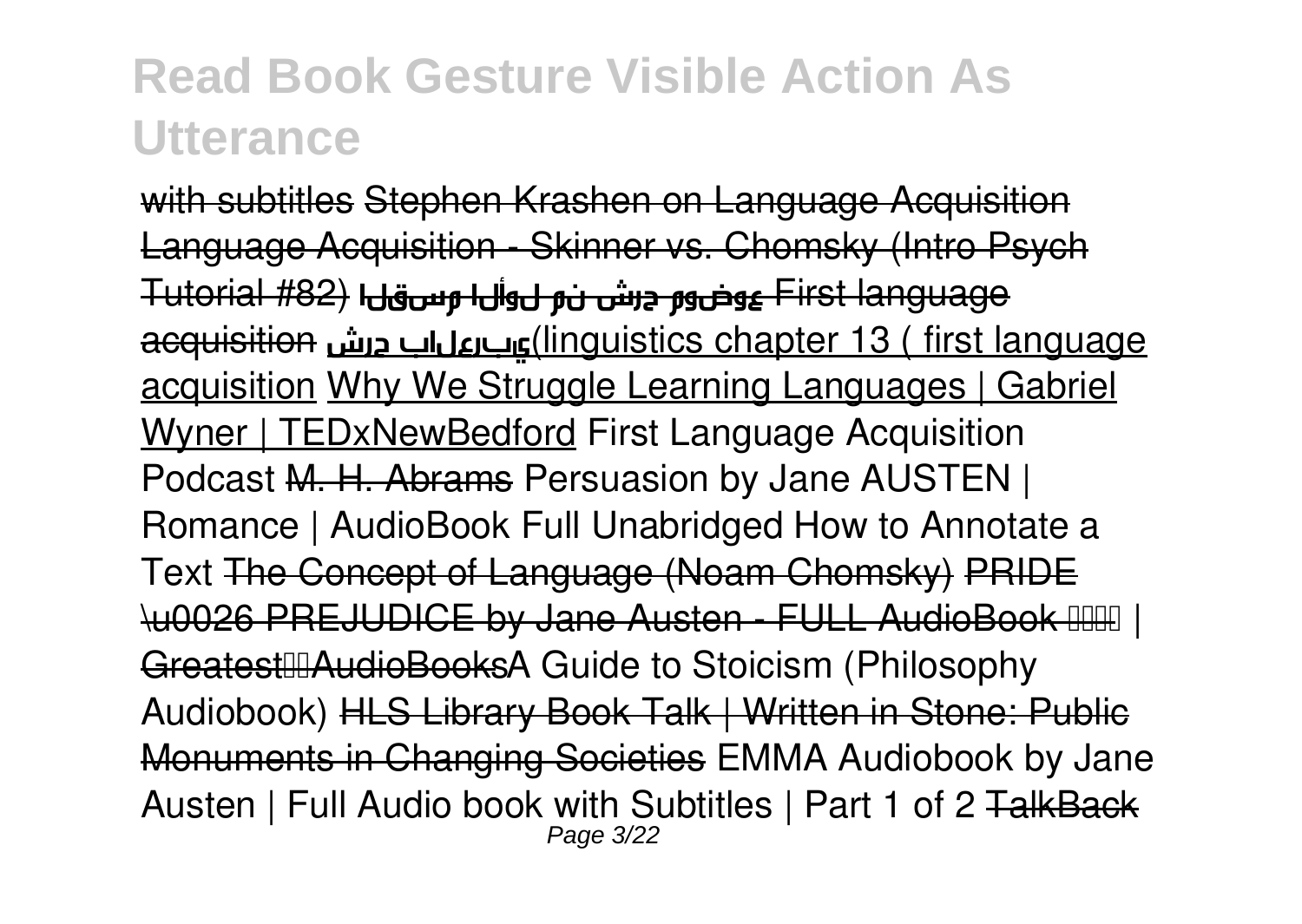101: Lesson 4 - gestures, screen search, continuous reading, \u0026 settings #LiveAccessible [ircam] Rebecca Saunders - Composition Class Differences between Spoken and Written Discourse ENG504 LECTURE 24 *Dr. Nisha Nath presents 'The Letters' EDI and Tracing Work in the Academe* Gesture Visible Action As Utterance

Gesture, or visible bodily action that is seen as intimately involved in the activity of speaking, has long fascinated scholars and laymen alike. Written by a leading authority on the subject, this 2004 study provides a comprehensive treatment of gesture and its use in interaction, drawing on the analysis of everyday conversations to demonstrate its varied role in the construction of utterances.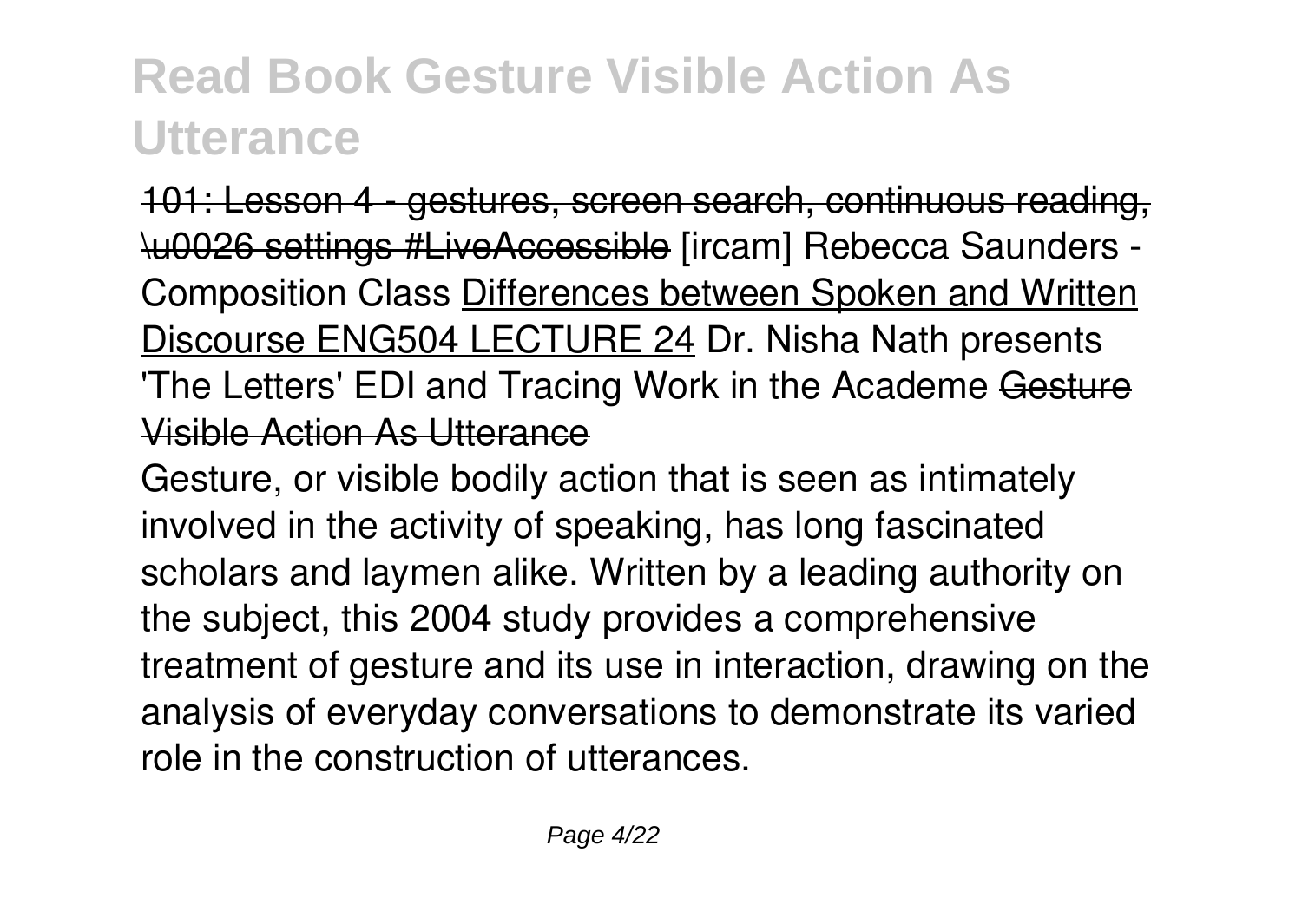Gesture: Visible Action as Utterance: Amazon.co.uk: Kendon

...

Cambridge University Press, Sep 23, 2004 - Language Arts & Disciplines - 400 pages. 2 Reviews. Gesture, or visible bodily action that is seen as intimately involved in the activity of speaking, has...

Gesture: Visible Action as Utterance - Adam Kendon ... Gesture, or visible bodily action intimately involved in the activity of speaking, has long fascinated scholars and laymen alike. Written by a leading authority on the subject, this book draws on...

(PDF) Gesture: Visible Action as Utterance Page 5/22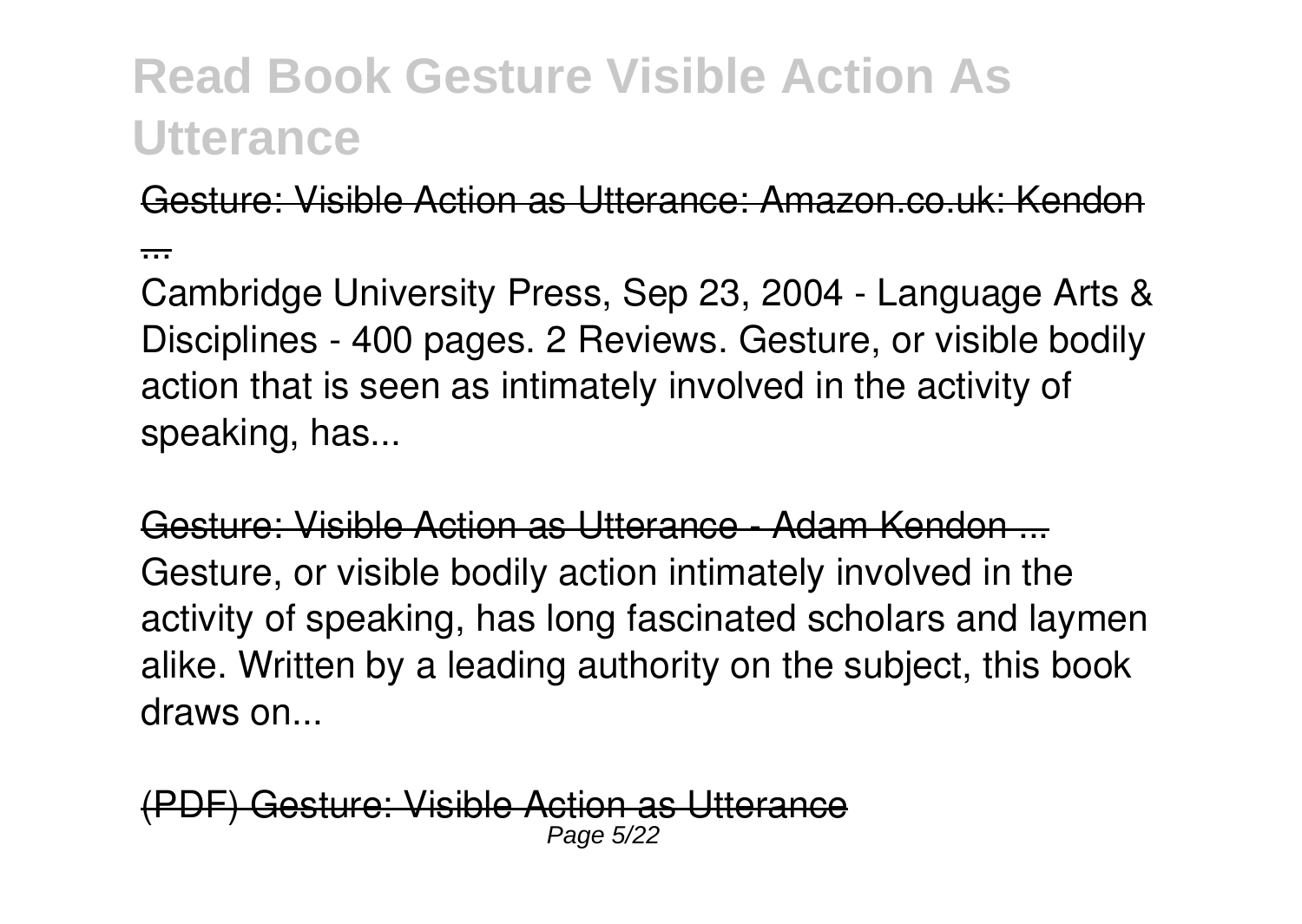Gesture: Visible Action as Utterance Adam Kendon I CAMBRIDGE UNIVERSITY PRESS . Contents Acknowledgements page vi 1 The domain of gesture 1 2 Visible action as gesture 7 3 Western interest in gesture from Classical Antiquity to the eighteenth century 17

#### Gesture: Visible Action as Utterance - GBV

Abstract. Adam Kendon, Gesture: Visible action as utterance . New York: Cambridge University Press, 2004. Pp. 410. Hb \$90.00. Written by one of the foremost authorities on the subject, this book gives a definitive account of gesture and its study.

dam Kendon, Gesture: Visible action as uttera Page 6/22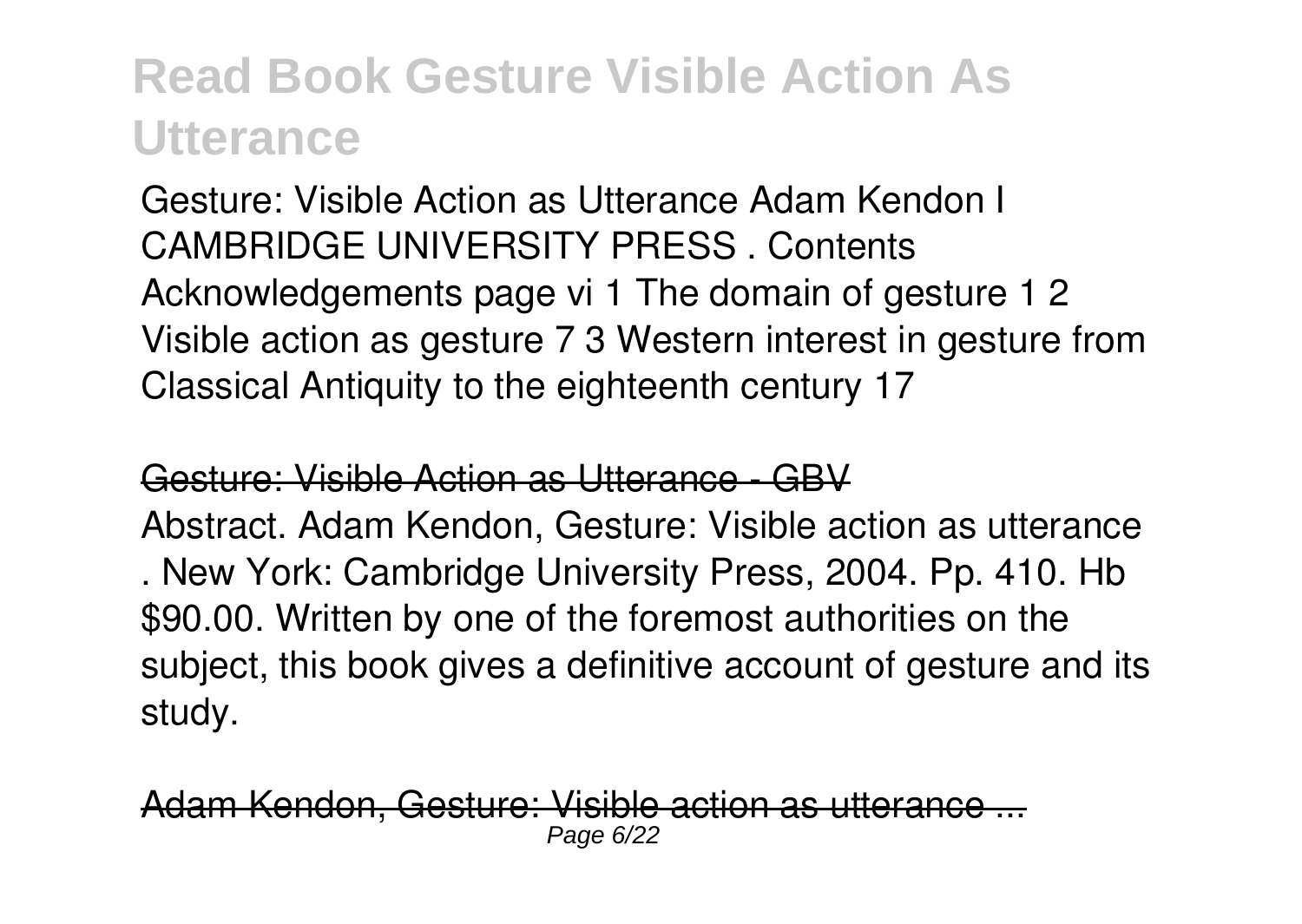Gesture, or visible bodily action intimately involved in the activity of speaking, has long fascinated scholars and laymen alike. Written by a leading authority on the subject, this book draws on the analysis of everyday conversations to demonstrate the varied role of gestures in the construction of utterances.

Gesture: Visible Action as Utterance by Adam Kendon Stanford Libraries' official online search tool for books, media, journals, databases, government documents and more.

Gesture : visible action as utterance in SearchWorks catalog Gesture, or visible bodily action intimately involved in the activity of speaking, has long fascinated scholars and laymen Page 7/22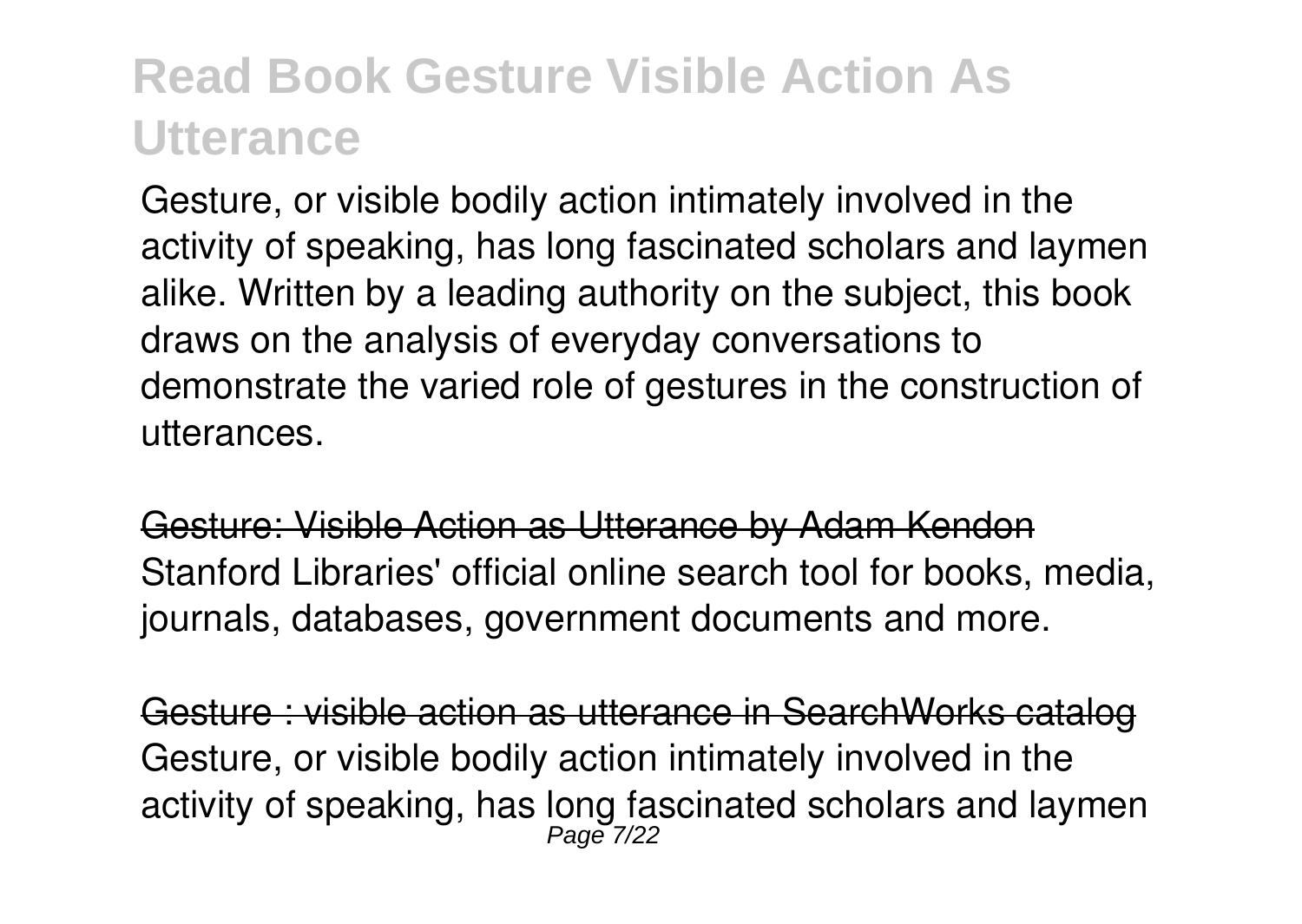alike. Written by a leading authority on the subject, this book draws on the analysis of everyday conversations to demonstrate the varied role of gestures in the construction of utterances.

**[O276 Ebook] Ebook Gesture: Visible Action as Utterance** Speakers use their hands to point to locations, to represent content and to comment on ongoing talk; they position their bodies to show their orientation and stance in interaction; they use facial displays to comment on what is being said; and they engage in mutual gaze to establish intersubjectivity. This volume brings together studies by leading scholars from several fields on gaze and facial displays, on the relationship between gestures, sign, and language, on pointing and other Page 8/22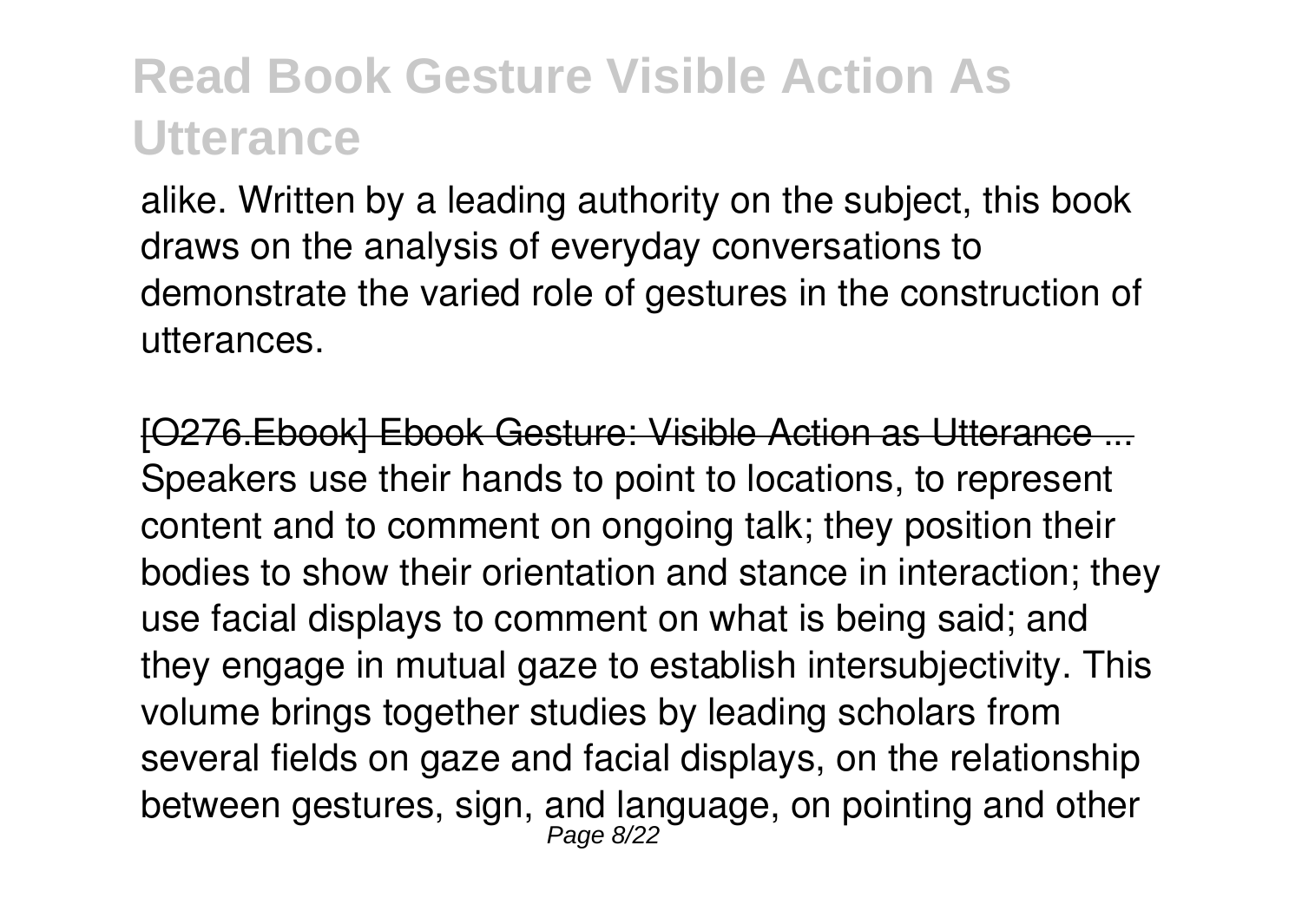...

From Gesture in Conversation to Visible Action as Utterance Gesture, or visible bodily action that is intimately involved in the activity of speaking, has long fascinated scholars and laymen alike. Written by a leading authority on the subject, this detailed and comprehensive treatment of gesture draws on the analysis of everyday conversations to demonstrate its varied role in the construction of utterances.

zon.com: Gesture: Visible Action as Utterance I See all details for Gesture: Visible Action as Utterance Unlimited One-Day Delivery and more Prime members enjoy fast & free shipping, unlimited streaming of movies and TV Page 9/22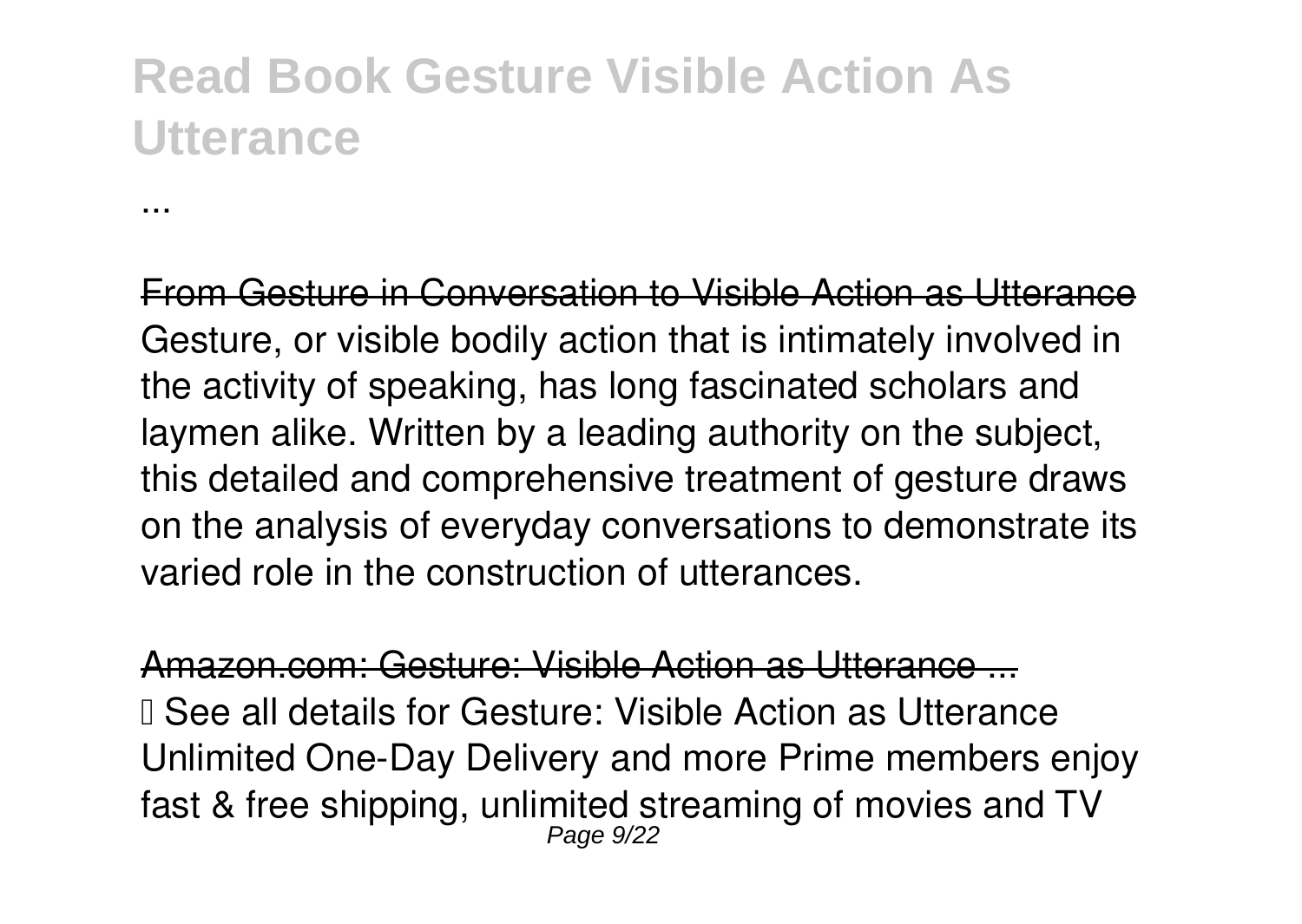shows with Prime Video and many more exclusive benefits.

Amazon.co.uk:Customer reviews: Gesture: Visible Action as

...

UTTERANCE. In other words, it is a VISIBLE BODILY ACTION that is recognized as a meaningful component in communication. In order to explicate the ways in which visible actions are recognized as gesture, he reports an experiment show-ing that the prototype of a gesture is a movement of deliberation, and that speak-

ADAM KENDON, Gesture: Visible action as utterance. New

...

Gesture, or visible bodily action that is seen as intimately Page 10/22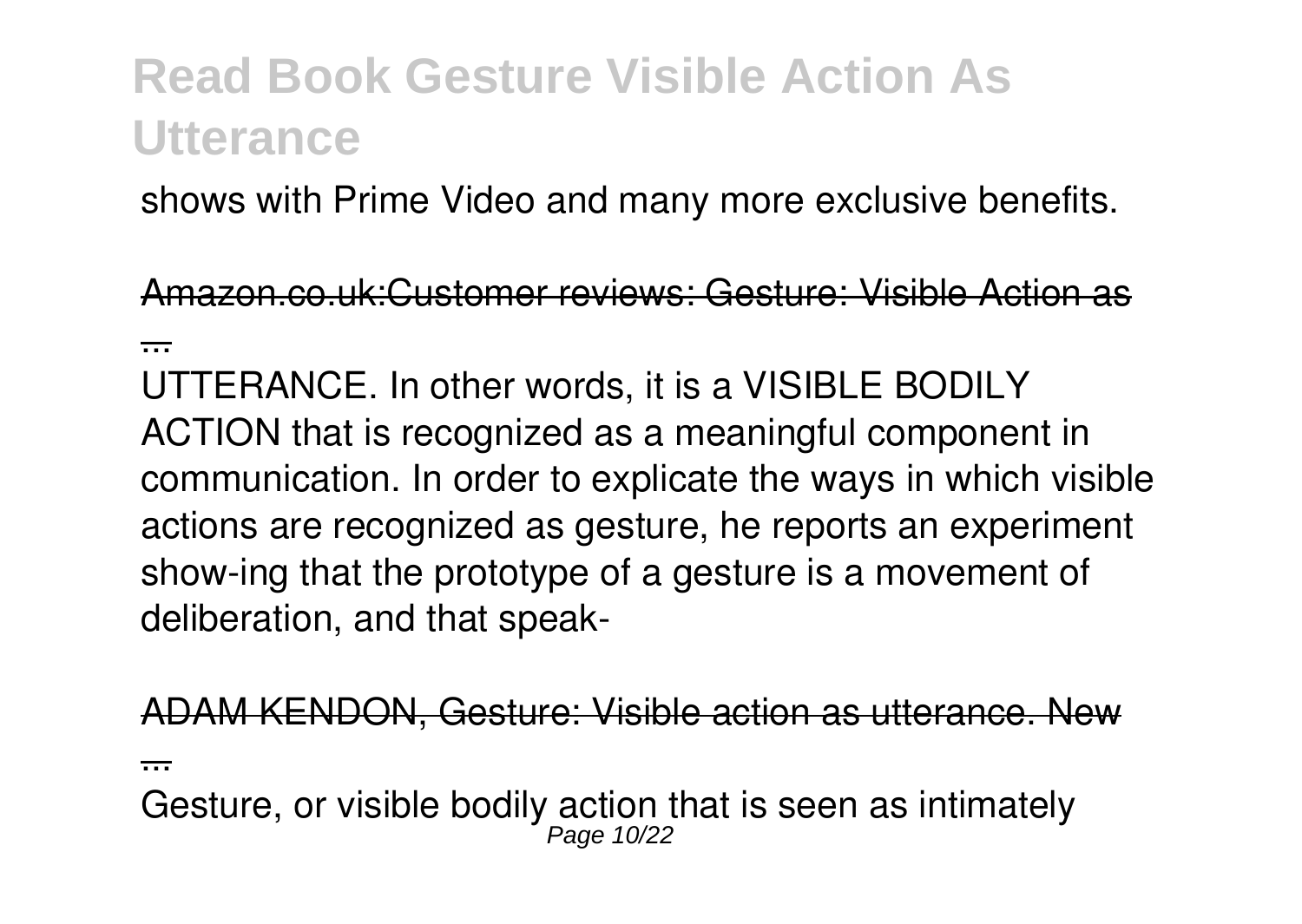involved in the activity of speaking, has long fascinated scholars and laymen alike. Written by a leading authority on the subject, this 2004 study provides a comprehensive treatment of gesture and its use in interaction, drawing on the analysis of everyday conversations to demonstrate its varied role in the construction of utterances.

#### Gesture by Adam Kendon - Cambridge Core

"Gesture, or visible bodily action that is seen as intimately involved in the activity of speaking, has long fascinated scholars and laymen alike. Written by a leading authority on the subject, this long-awaited study provides a comprehensive treatment of gesture and its use in interaction, drawing on the analysis of everyday conversations to Page 11/22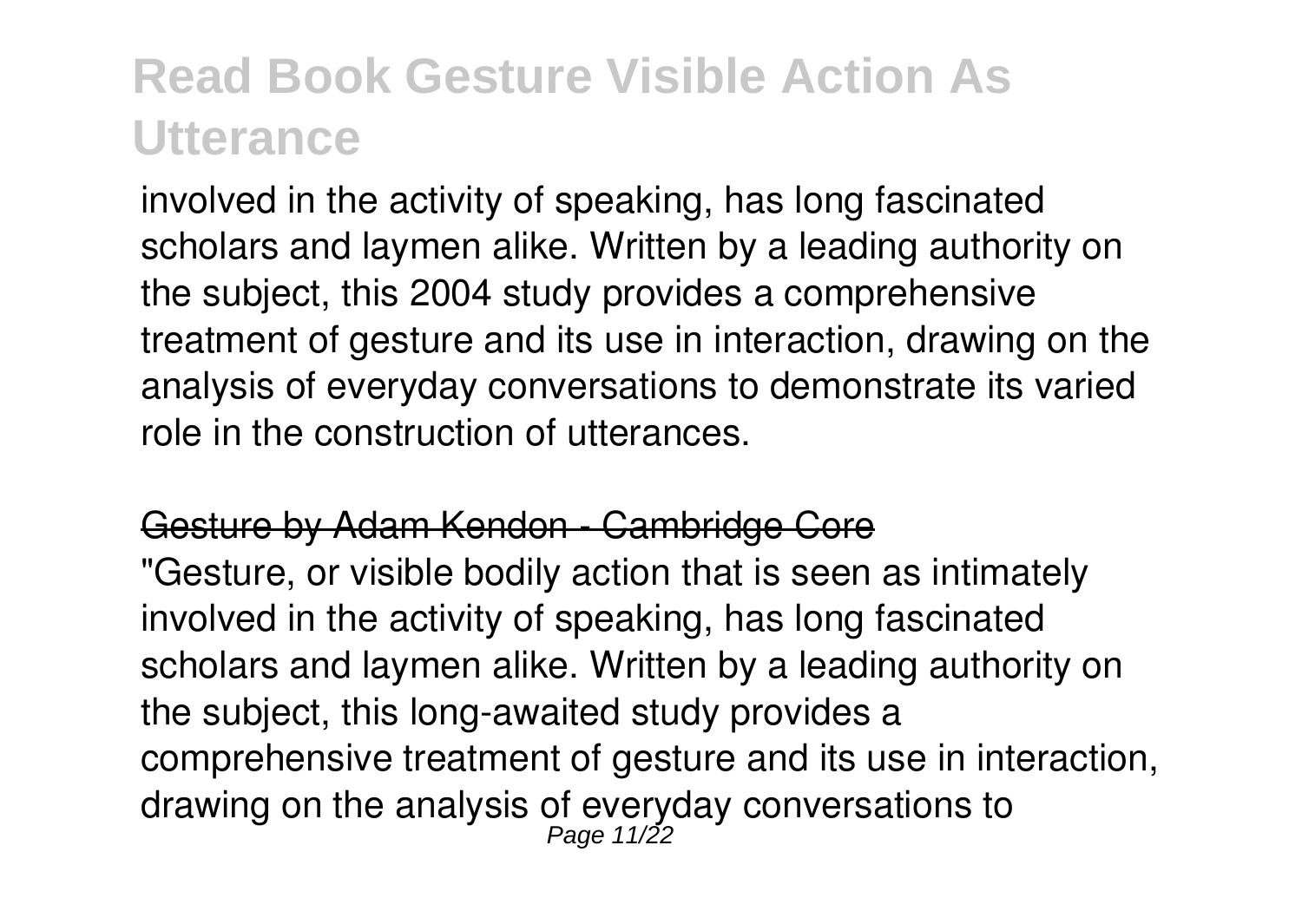demonstrate its varied role in the construction of utterances.

Gesture : visible action as utterance (Book, 2004 ... Gesture can be a natural form of expression or may be shaped by cultural codes. **IFor an action to be treated as a** gesture it must have features that make it stand out as such. [5] He believes speech and gesture can combine to form utterances or a combination of movements that communicates meaning. Thus, it appears that a gesture must be noticed by a receiver in order for it to be considered a gesture.

gesture - University of Chicago A gesture is a form of non-verbal communication in which Page 12/22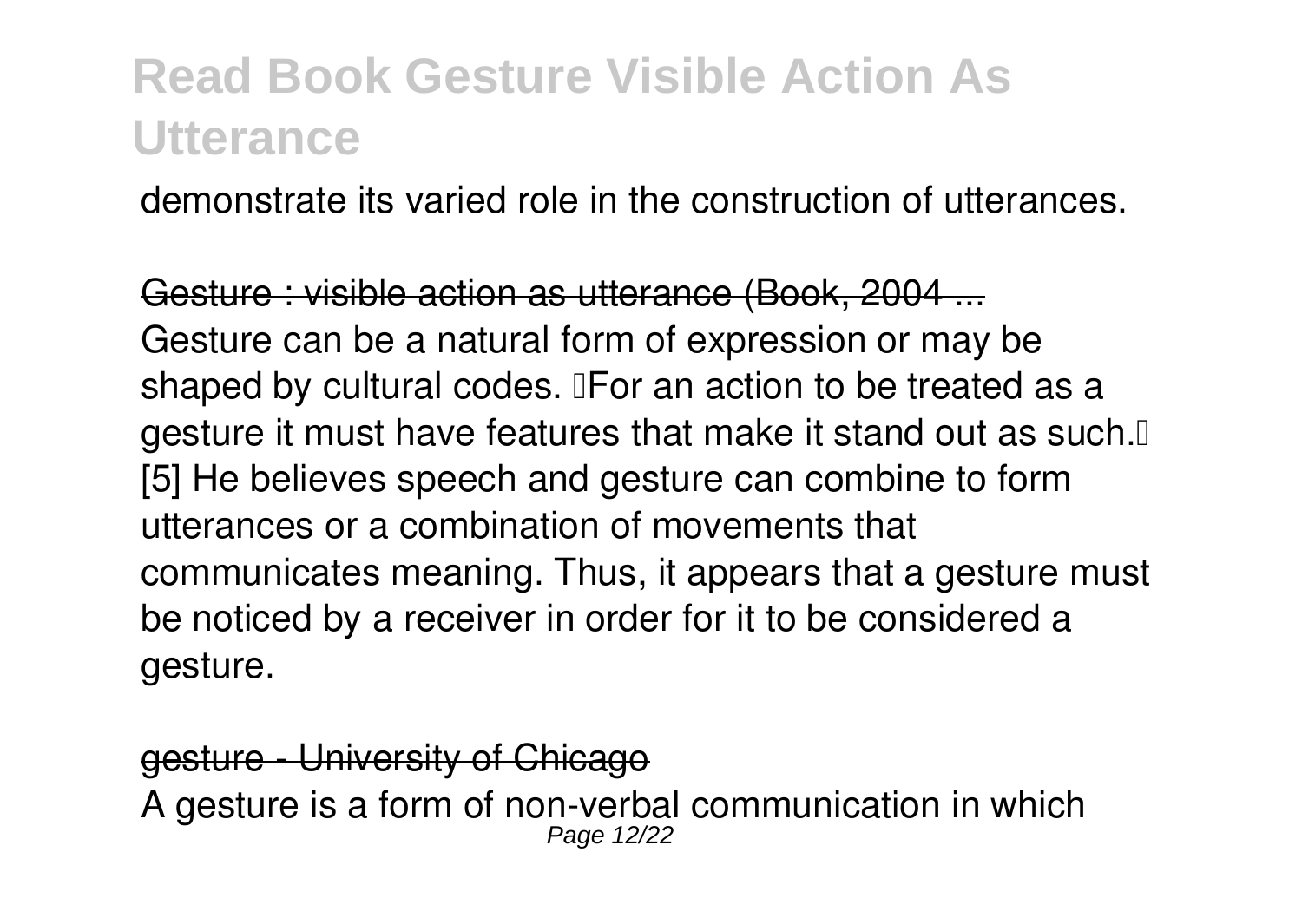visible bodily actions communicate particular messages, either in place of speech or together and in parallel with spoken words. Gestures include movement of the hands , face , or other parts of the body .

#### Gesture - Welcome to World Mime Organisation

A gesture is a form of non-verbal communication or non-vocal communication in which visible bodily actions communicate particular messages, either in place of, or in conjunction with, speech. Gestures include movement of the hands, face, or other parts of the body. Gestures differ from physical nonverbal communication that does not communicate specific messages, such as purely expressive displays, proxemics, or displays of joint attention. Gestures allow individuals to Page 13/22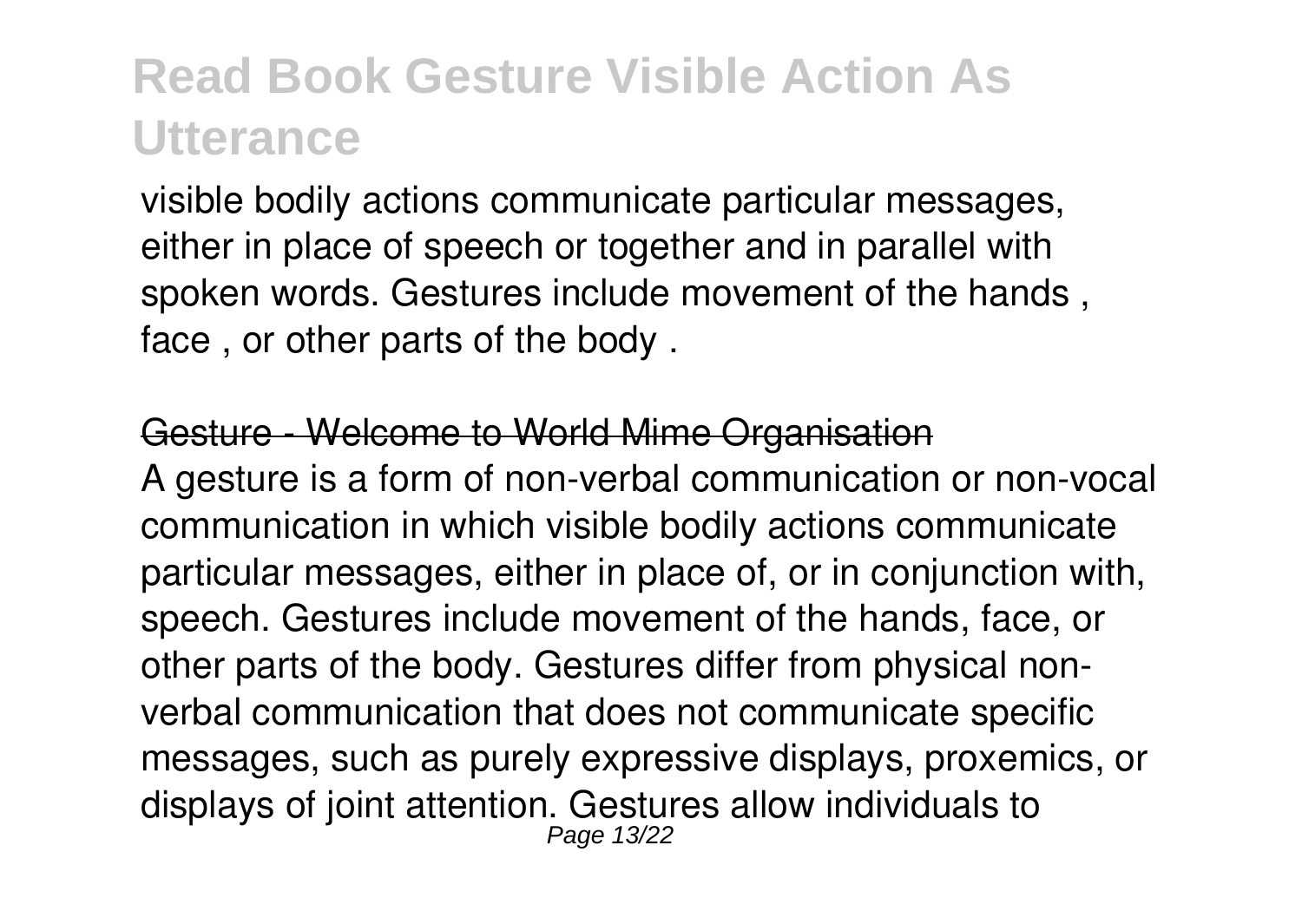communicate a variety of

Publisher Description

Gesture, or visible bodily action that is seen as intimately involved in the activity of speaking, has long fascinated scholars and laymen alike. Written by a leading authority on the subject, this 2004 study provides a comprehensive treatment of gesture and its use in interaction, drawing on the analysis of everyday conversations to demonstrate its varied role in the construction of utterances. Adam Kendon accompanies his analyses with an extended discussion of the Page 14/22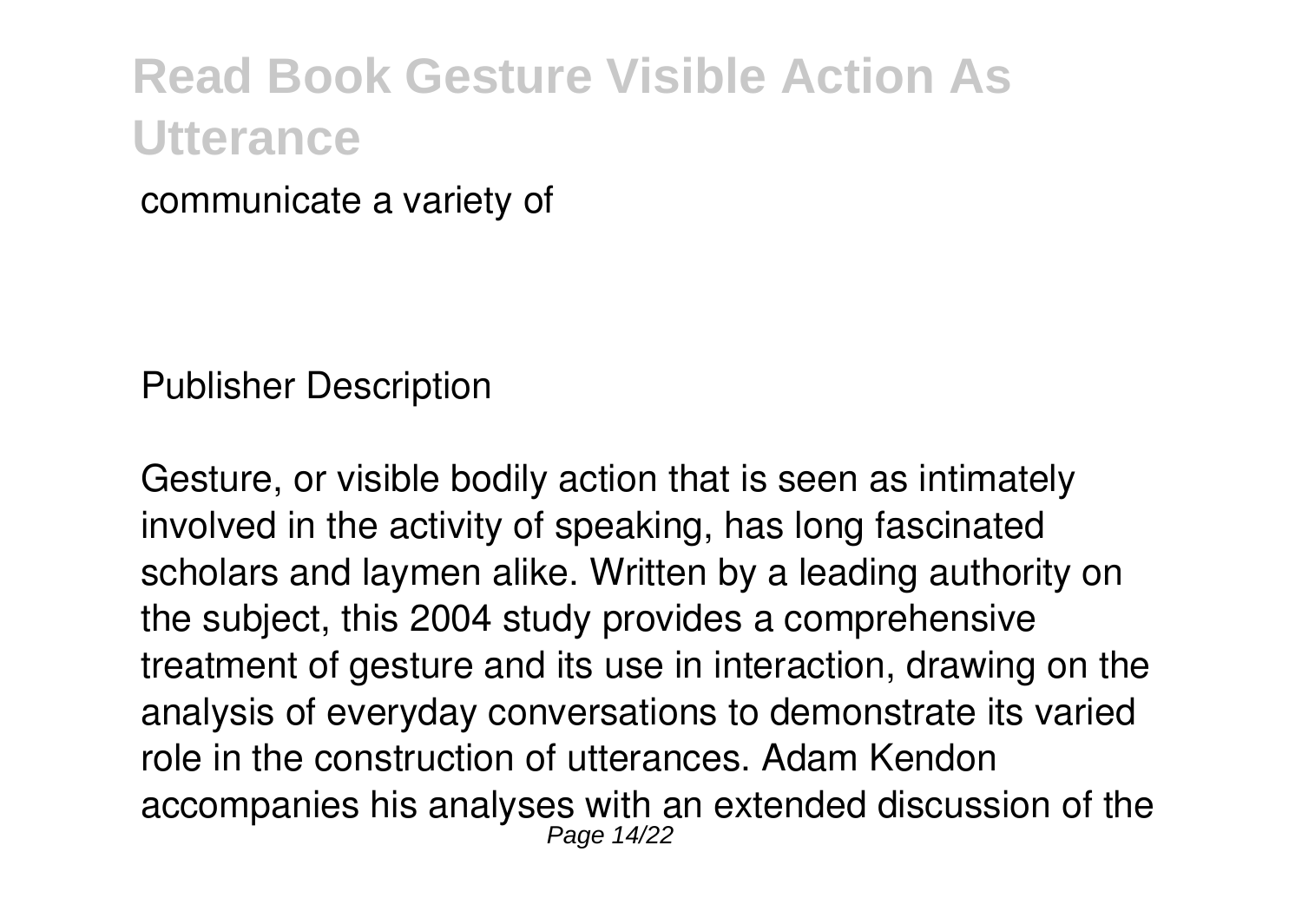history of the study of gesture - a topic not dealt with in any previous publication - as well as exploring the relationship between gesture and sign language, and how the use of gesture varies according to cultural and language differences. Set to become the definitive account of the topic, Gesture will be invaluable to all those interested in human communication. Its publication marks a major development, both in semiotics and in the emerging field of gesture studies.

This 2004 book provides a comprehensive and detailed account of gesture, and how it is used in interaction.

Language use is fundamentally multimodal. Speakers use their hands to point to locations, to represent content and to Page 15/22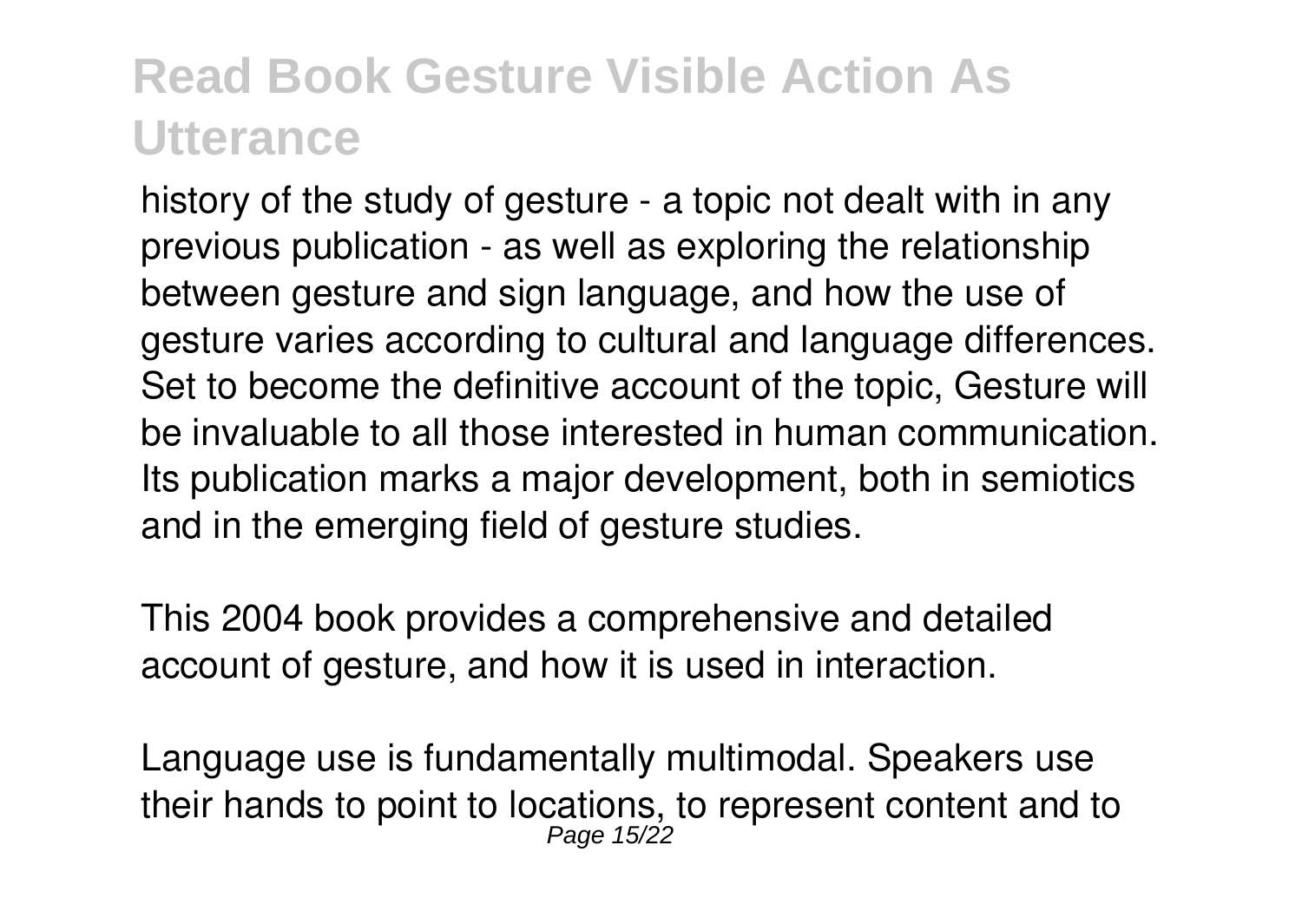comment on ongoing talk; they position their bodies to show their orientation and stance in interaction; they use facial displays to comment on what is being said; and they engage in mutual gaze to establish intersubjectivity. This volume brings together studies by leading scholars from several fields on gaze and facial displays, on the relationship between gestures, sign, and language, on pointing and other conventionalized forms of manual expression, on gestures and language evolution, and on gestures in child development. The papers in this collection honor Adam Kendon whose pioneering work has laid the theoretical and methodological foundations for contemporary studies of multimodality, gestures, and utterance visible action.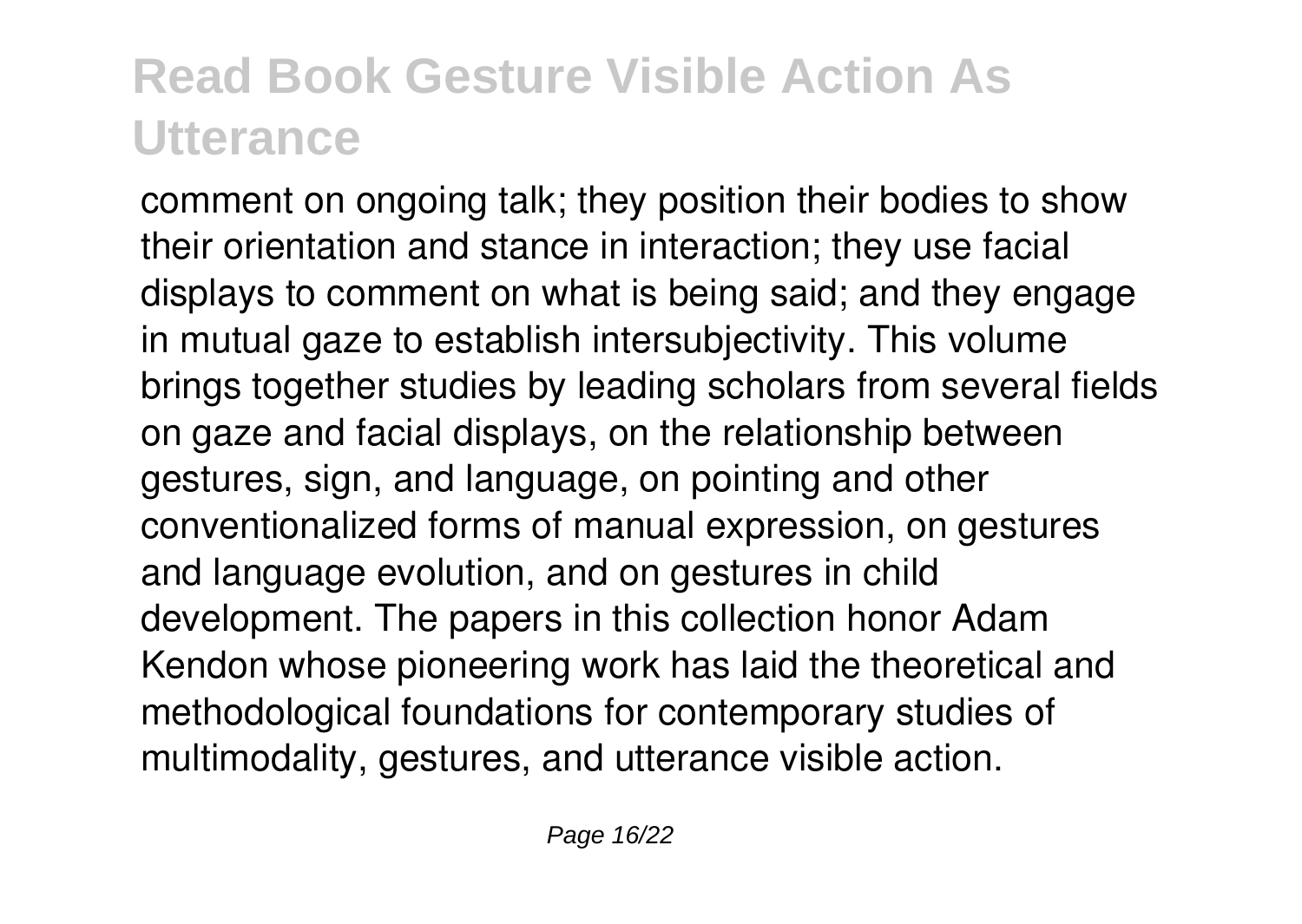This book presents a repertoire of conventionalized cospeech gestures used by Hausa speakers from northern Nigeria.

This book proposes a radical alternative to dominant views of the evolution of language, in particular the origins of syntax. The authors draw on evidence from areas such as primatology, anthropology, and linguistics to present a groundbreaking account of the notion that language emerged through visible bodily action. Written in a clear and accessible style, Gesture and the Nature of Language will be indispensable reading for all those interested in the origins of language.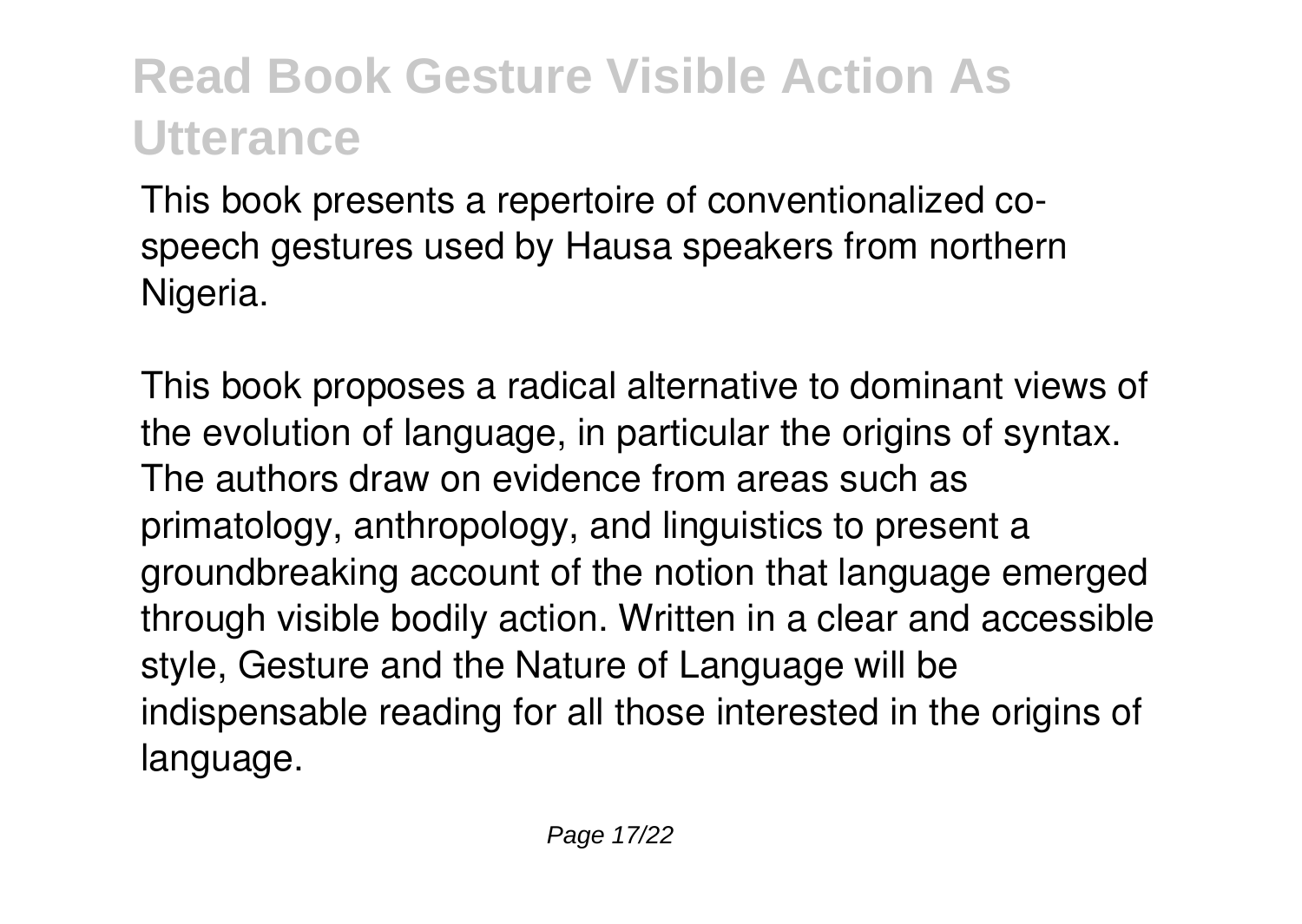The Routledge Handbook of Linguistics offers a comprehensive introduction and reference point to the discipline of linguistics. This wide-ranging survey of the field brings together a range of perspectives, covering all the key areas of linguistics and drawing on interdisciplinary research in subjects such as anthropology, psychology and sociology. The 36 chapters, written by specialists from around the world, provide: an overview of each topic; an introduction to current hypotheses and issues; future trajectories; suggestions for further reading. With extensive coverage of both theoretical and applied linguistic topics, The Routledge Handbook of Linguistics is an indispensable resource for students and researchers working in this area.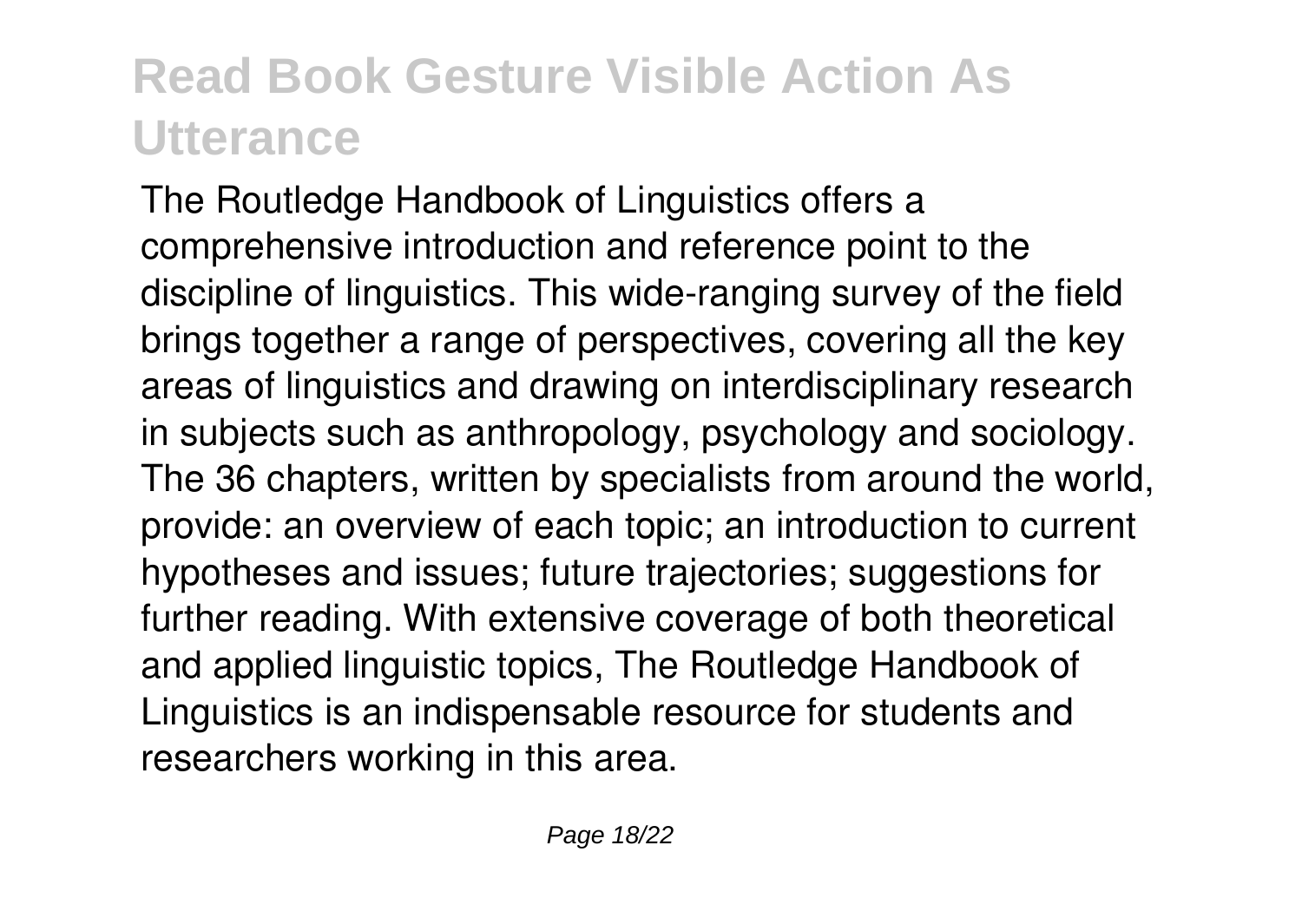Gestures are now viewed as an integral part of spoken language. But little attention has been paid to the recipients<sup>[]</sup> cognitive processes of integrating both gesture and speech. How do people understand a speaker<sup>®</sup>s gestures when inserted into gaps in the flow of speech? What cognitivesemiotic mechanisms allow this integration to occur? And what linguistic and gestural properties do people draw on when construing multimodal meaning? This book offers answers by investigating multimodal utterances in which speech is replaced by gestures. Through fine-grained cognitive-linguistic and cognitive-semiotic analyses of multimodal utterances combined with naturalistic perception experiments, six chapters explore gestures<sup>[]</sup> potential to realize grammatical notions of nouns and verbs and to Page 19/22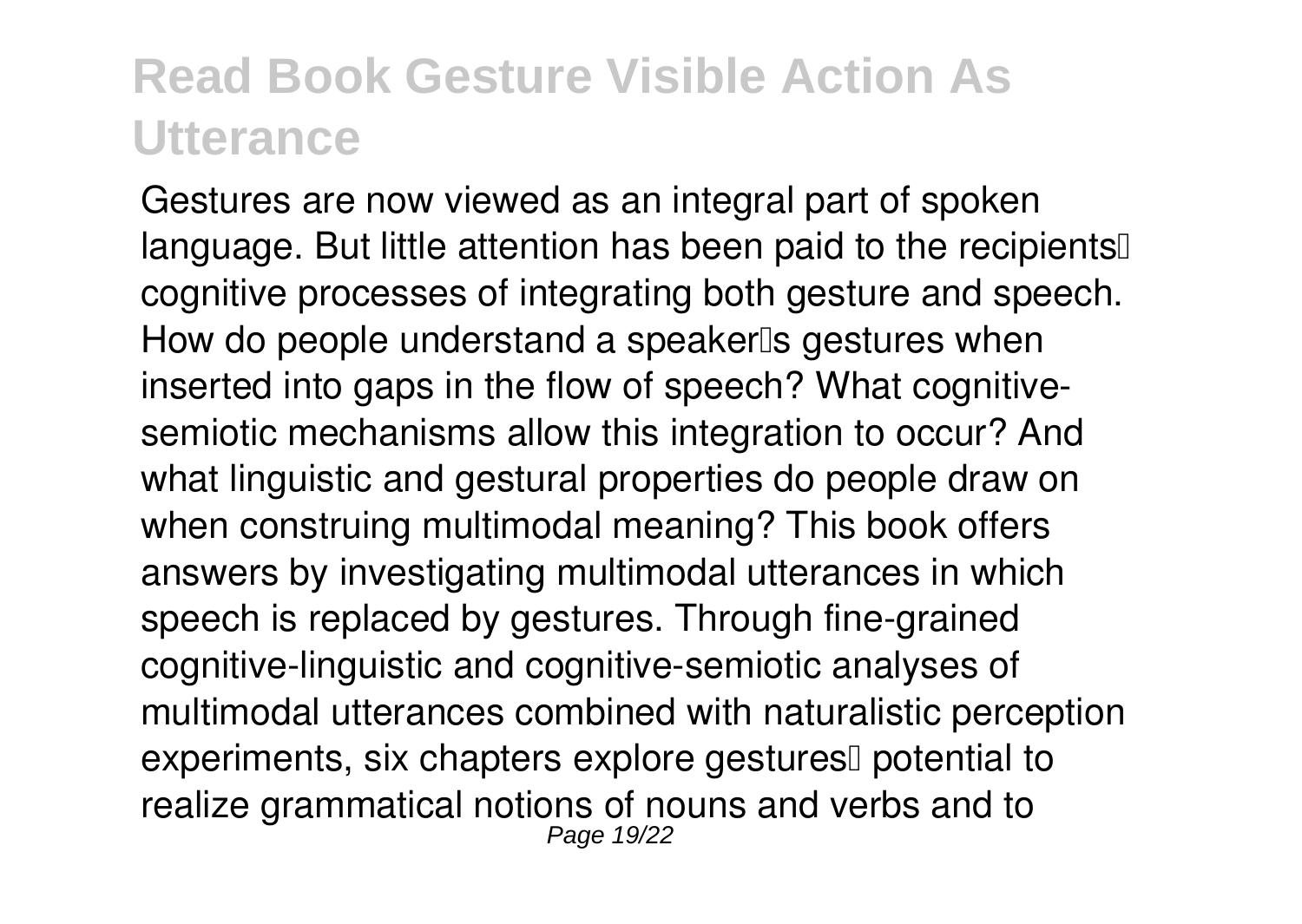integrate with speech by merging into multimodal syntactic constructions. Analyses of speech-replacing gestures and a range of related phenomena compel us to consider gestures as well as spoken and signed language as manifestations of the same conceptual system. An overarching framework is proposed for studying these different modalities together  $\mathbb I$  a multimodal cognitive grammar.

Landmark study on the role of gestures in relation to speech and thought.

Repetitive sequences play a major role as a pattern-building device and are a basic syntagmatic linguistic means on all language levels in spoken and signed languages. Little Page 20/22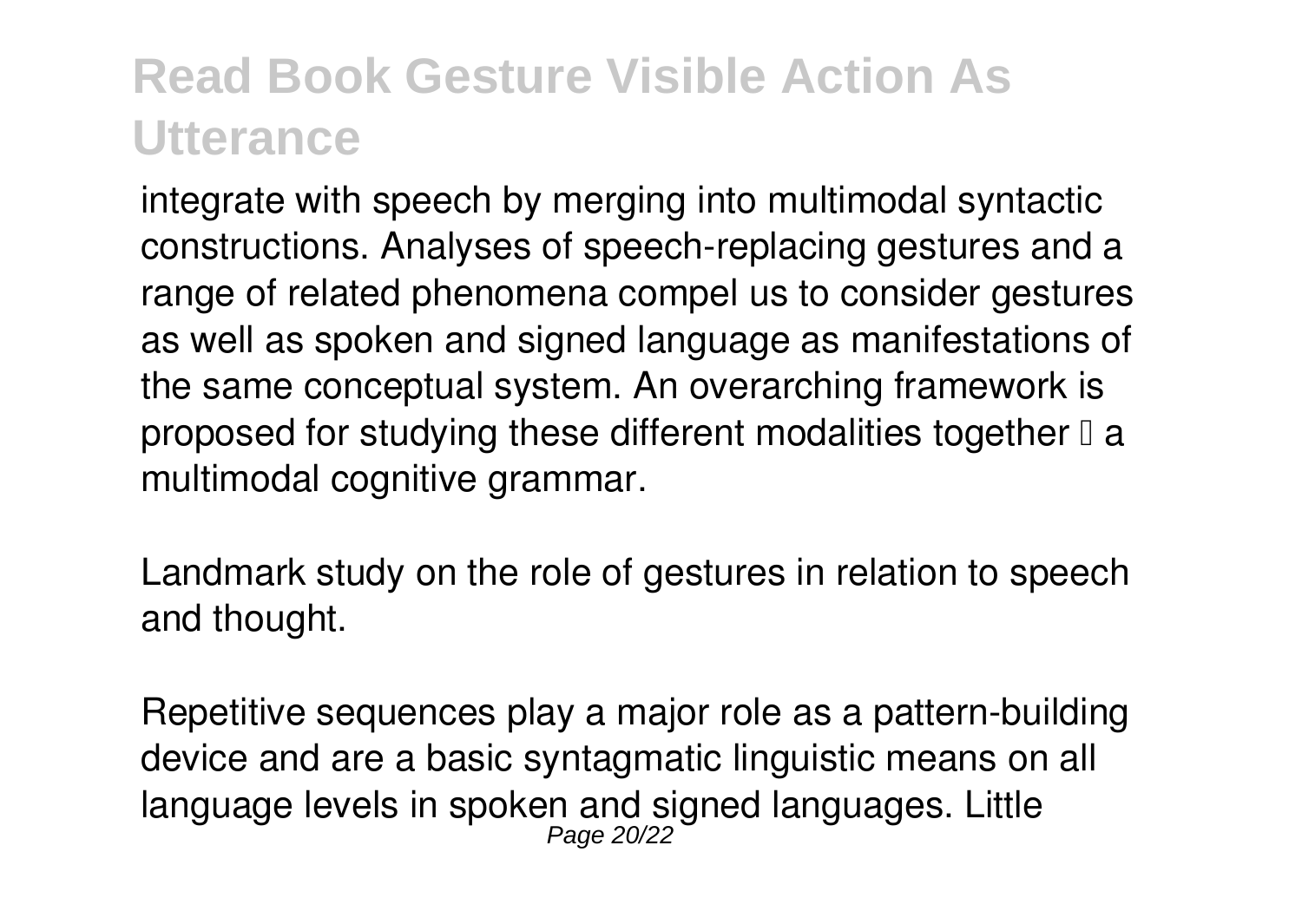attention has been paid to investigating them in multimodal language use. Do gestures exhibit different types of repetitive sequences? Do they build complex units based on these types and if so, how is the pattern building to be described? How is the interrelation of gestural and spoken units in such complex units? Is it possible to identify repetitive patterns that are comparable to spoken and signed languages and/or patterns specific to the gestural modality? Based on a corpusanalysis of multimodal usage-events, 7 chapters explore gestural repetitions with regard to their structure, semantic and syntactic relevance for multimodal utterances, and cognitive saliency. Fine-grained cognitive-linguistic analyses of multimodal usage events reveal that gestural repetitions are not only a basic principle of building patterns in spoken Page 21/22